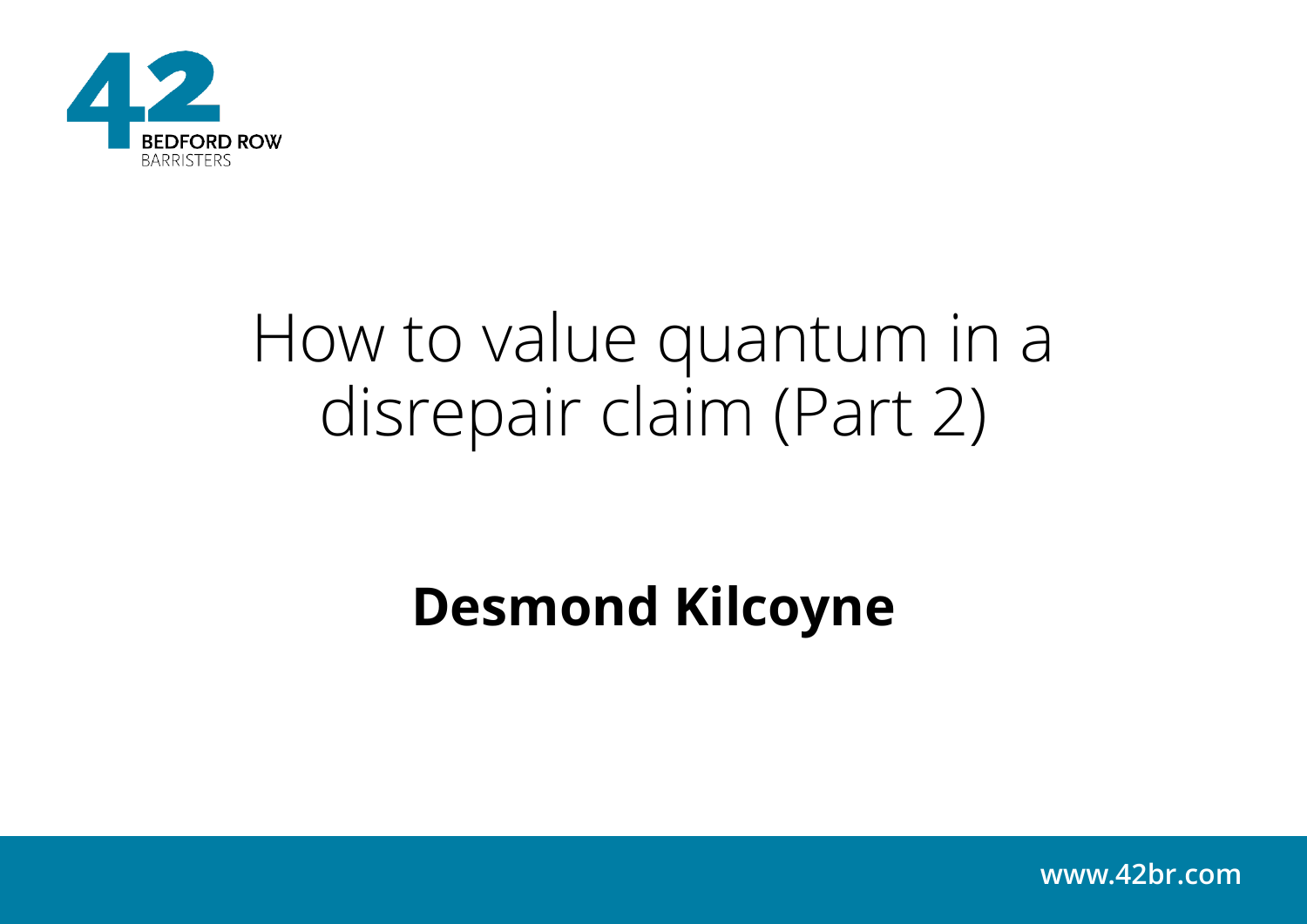

## **Topics:**

- (1) General damages: s.9A of the LTA 1985; nuisance; and, PI
- (2) Damages under the Defective Premises Act 1972
- **(3)** Special damages
- (4) Tenant's failure to mitigate their loss
- (5) Tenant's contributory negligence

■ (6) Interest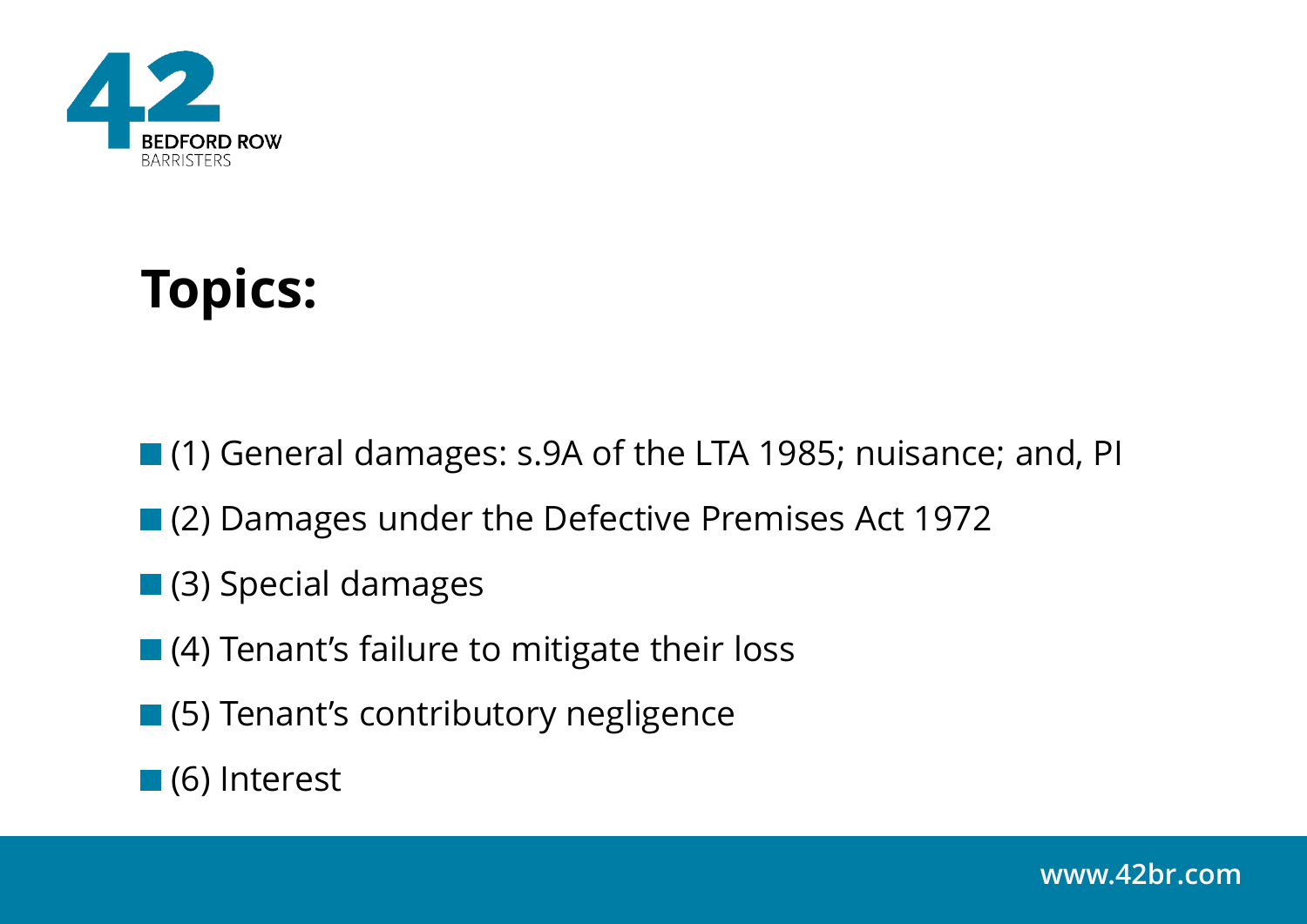

### **(1) General damages under s.9A of the LTA 1985**

■ An implied covenant by the lessor that the dwelling—

- $\blacksquare$  (a) is fit for human habitation at the time the lease is granted or otherwise created or, if later, at the beginning of the term of the lease, and
- (b) will remain fit for human habitation during the term of the lease.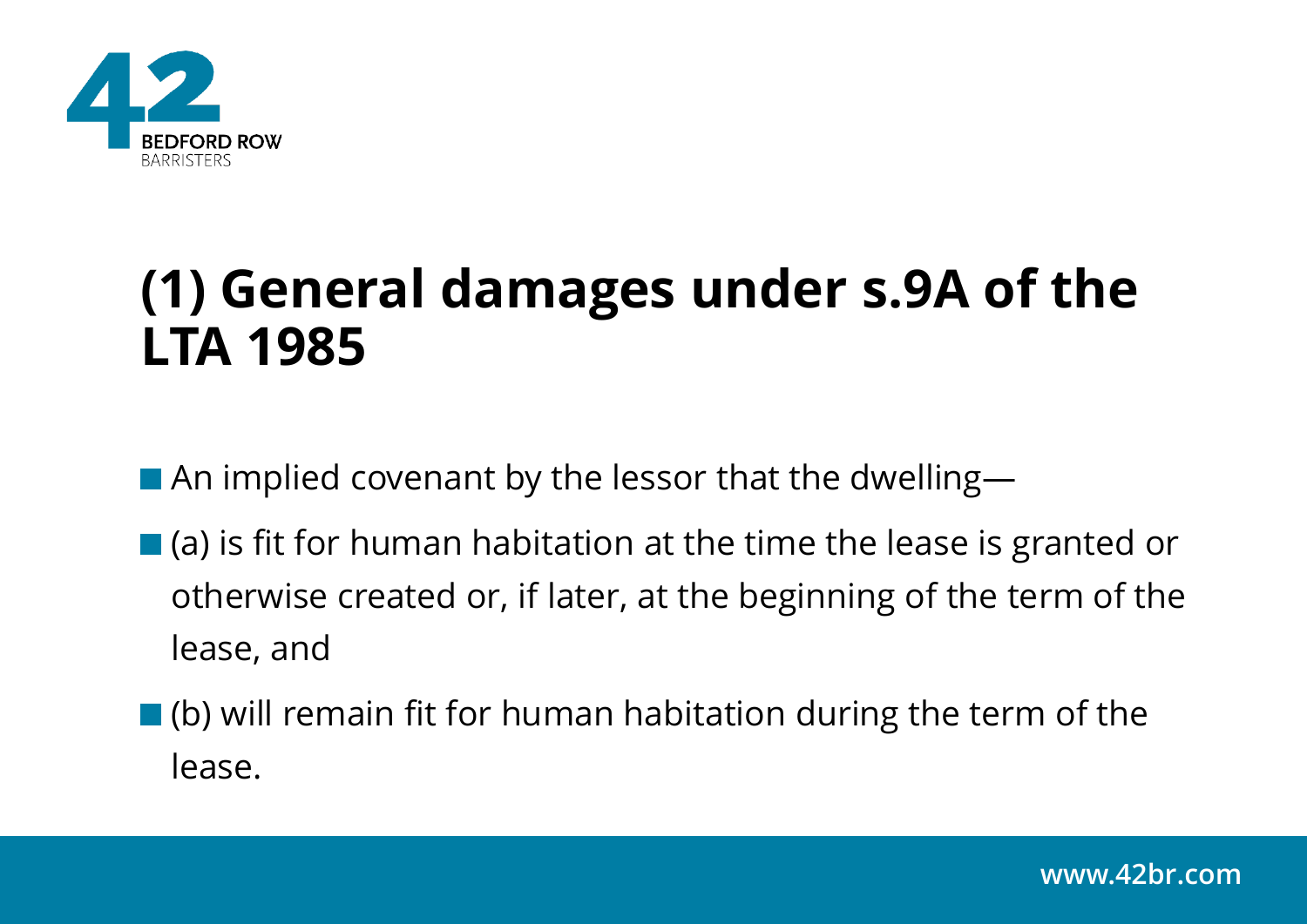

### **Two questions:**

#### *Is an award under s.9A calculated on a different basis to s.11?*

Is the award one for discomfort, inconvenience and distress? or loss of amenity?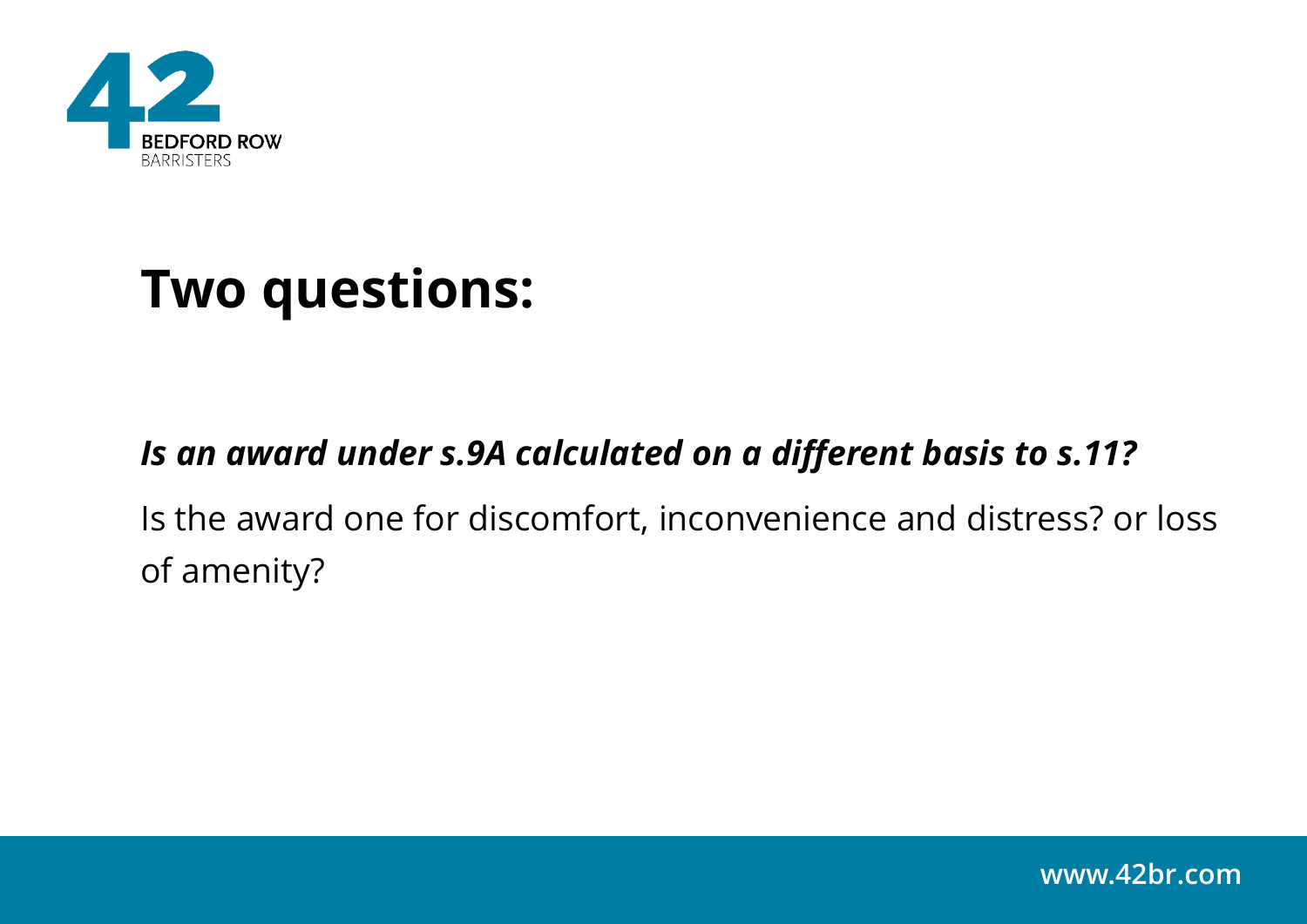

#### ■ Will an award under s.9A result in different quantum to s.11?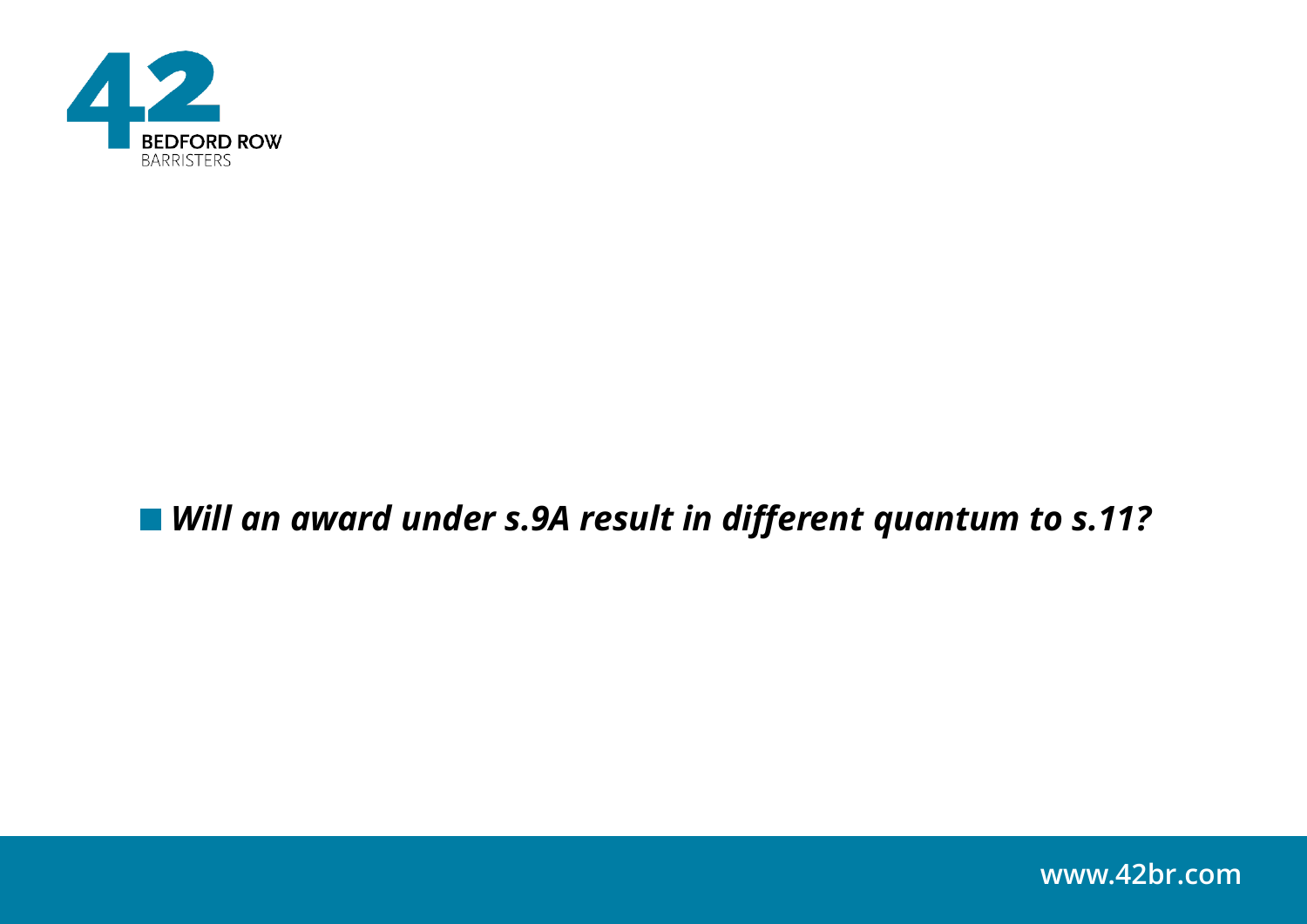

### **Nuisance**

- Where there is no physical damage, the loss of amenity of the land, or discomfort and inconvenience, can be compensated by a lump sum award.
- £300pa: *London 7 Quadrant H.T. v Riemy* (2008), LAG
- £3,500pa: *Clark v Wandsworth* (1994), LAG
- *20% of rent: Harwood Properties v Remuinan* (2011), LAG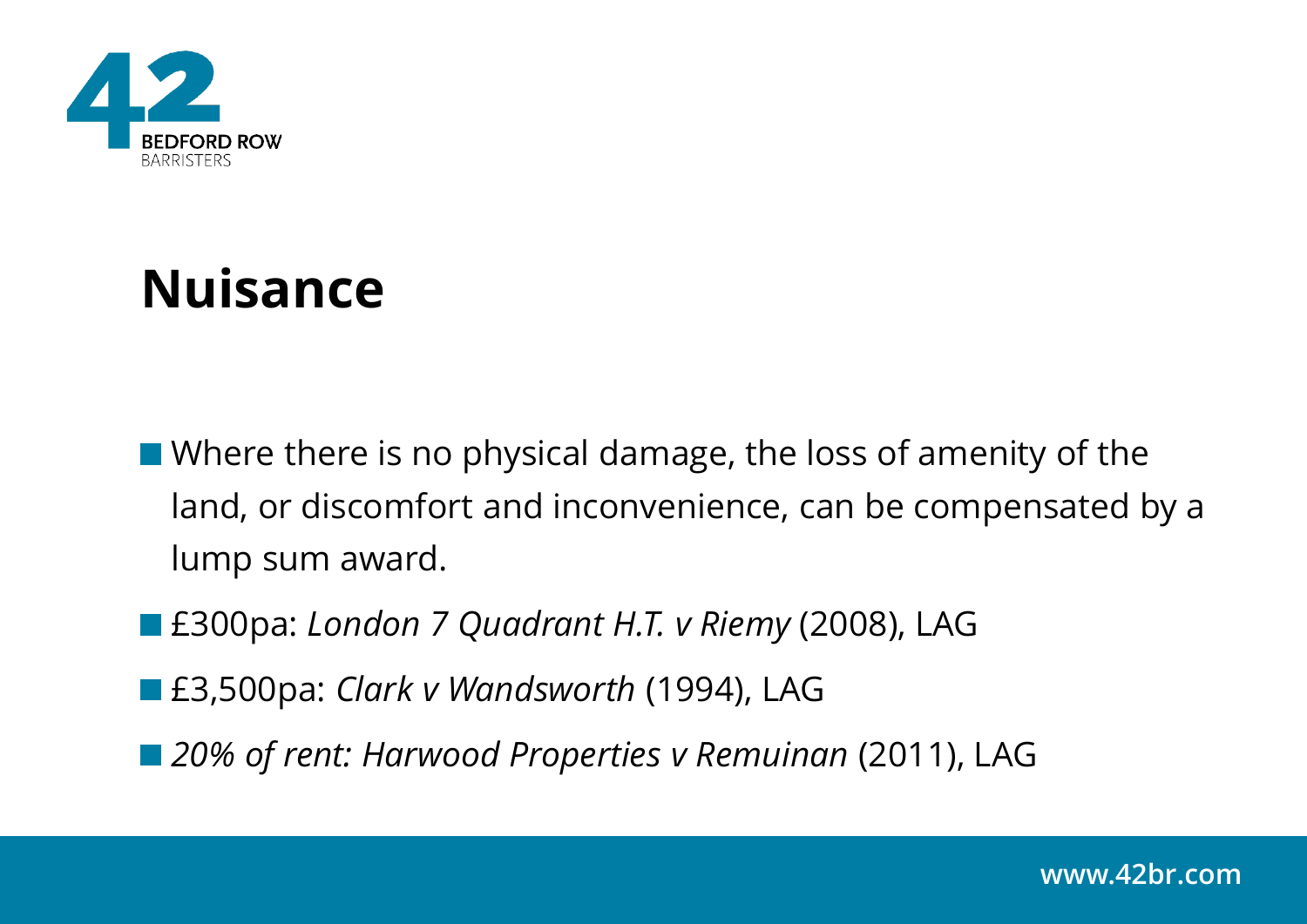

### **(2) Damages under the Defective Premises Act 1972**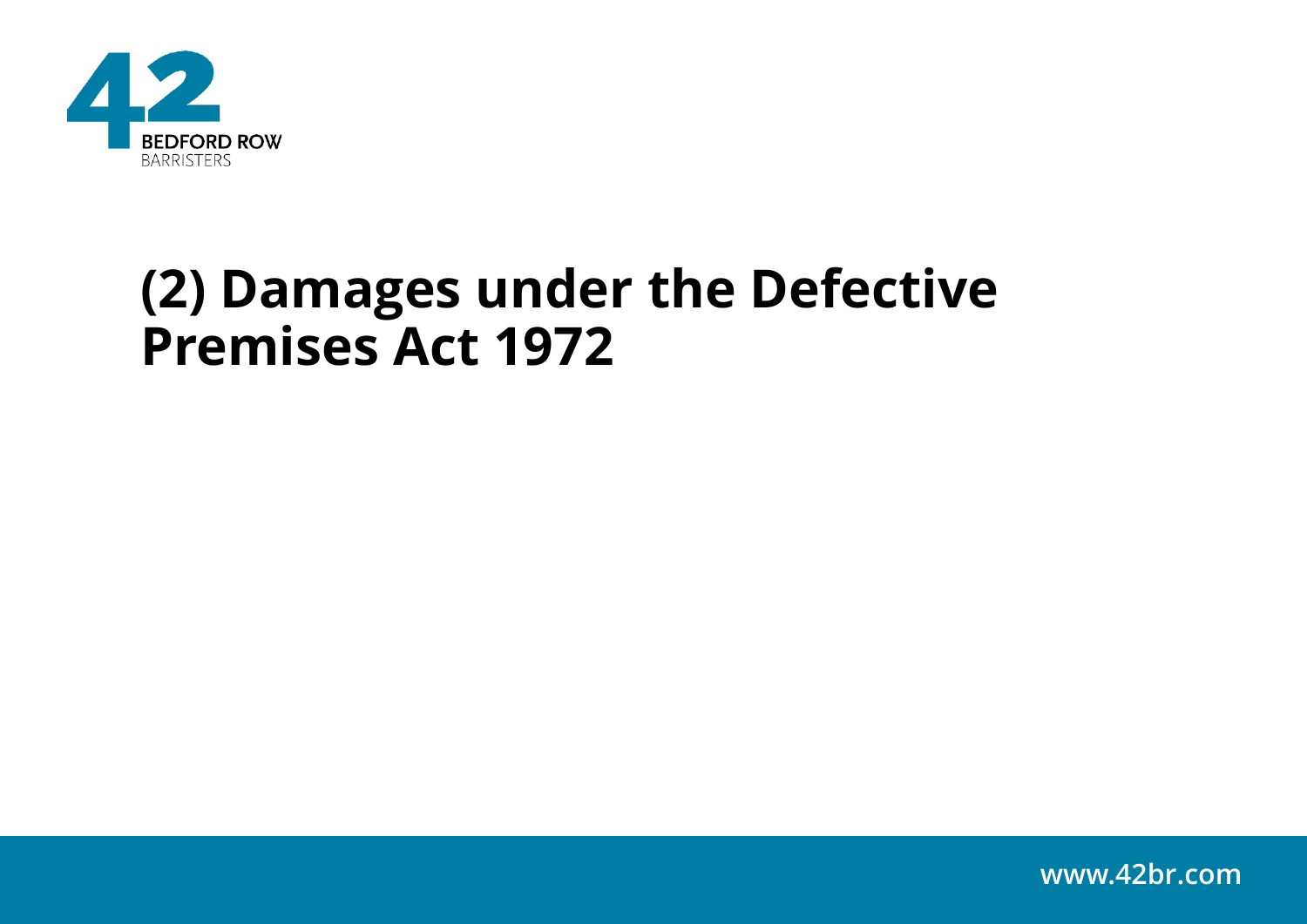

## **(3) Special damages**

**Personal injury/ill health** 

■ Mental distress and anxiety (*Chiodi v De Marney* (1988)) (Aggravated and exemplary damages?)

- Damage to personal property
- Damage to the demised premises
- $\blacksquare$  The cost of repair work which the landlord should have done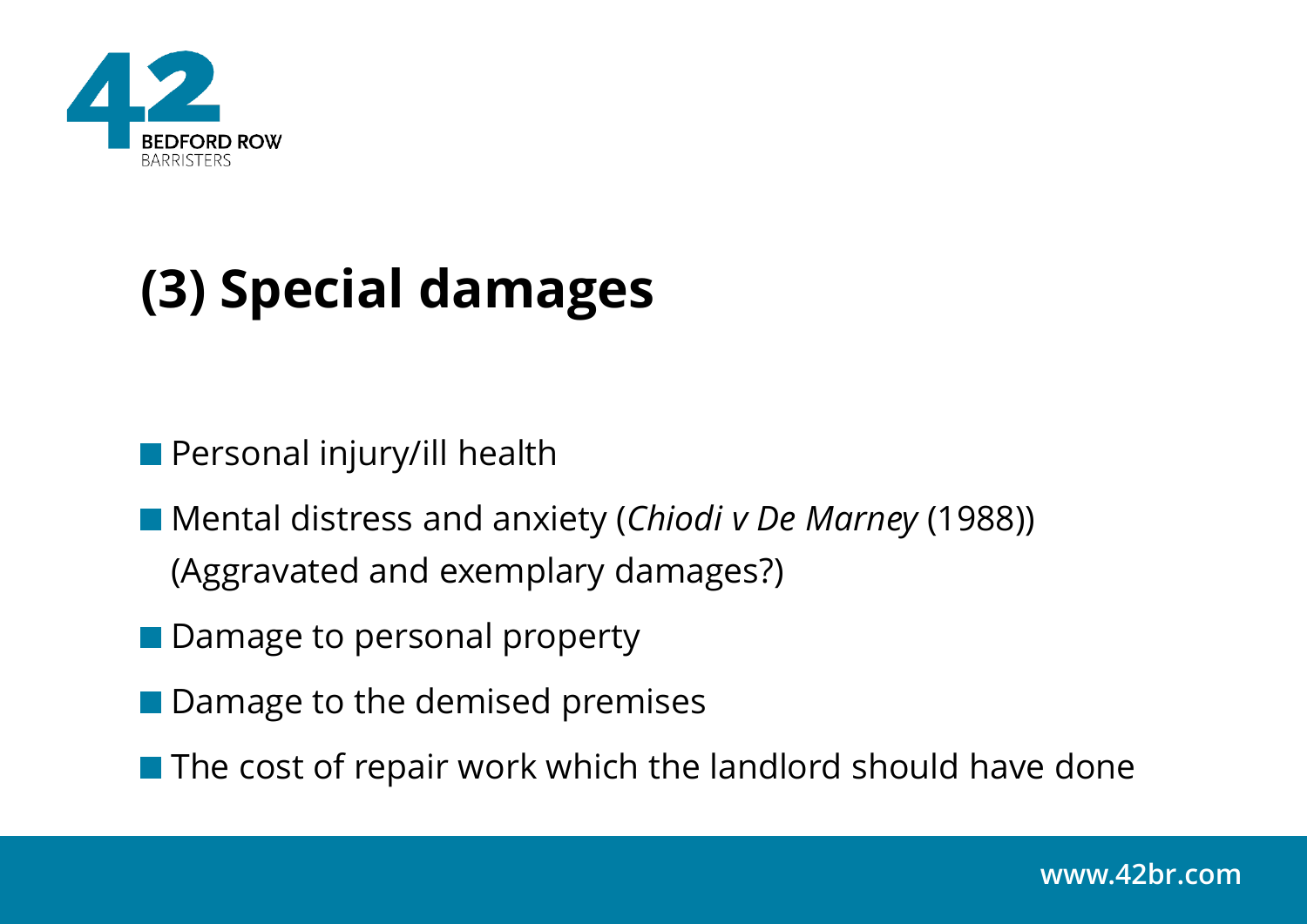

-

- cost of alternative accommodation/ removals/ storage of furniture

■ In practice: Pre-action Protocol for Housing Condition Cases (England), para. 5.2(g)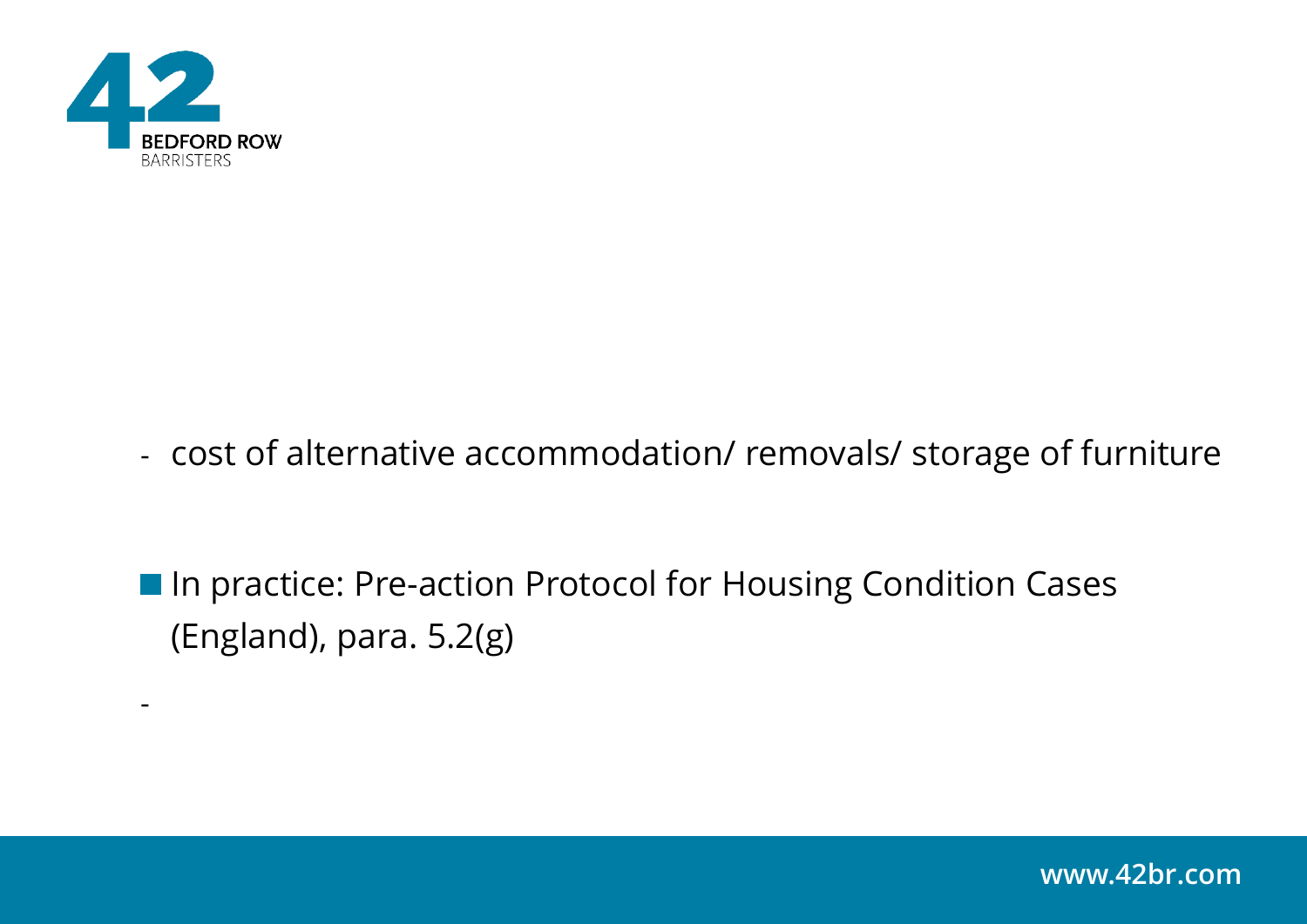

## **(4) Tenant's failure to mitigate their loss**

Taking reasonable available steps to mitigate or prevent loss

But an impecunious tenant will not be required to take unaffordable steps (*Dodd Properties (Kent) v Canterbury C.C. (1980*) )